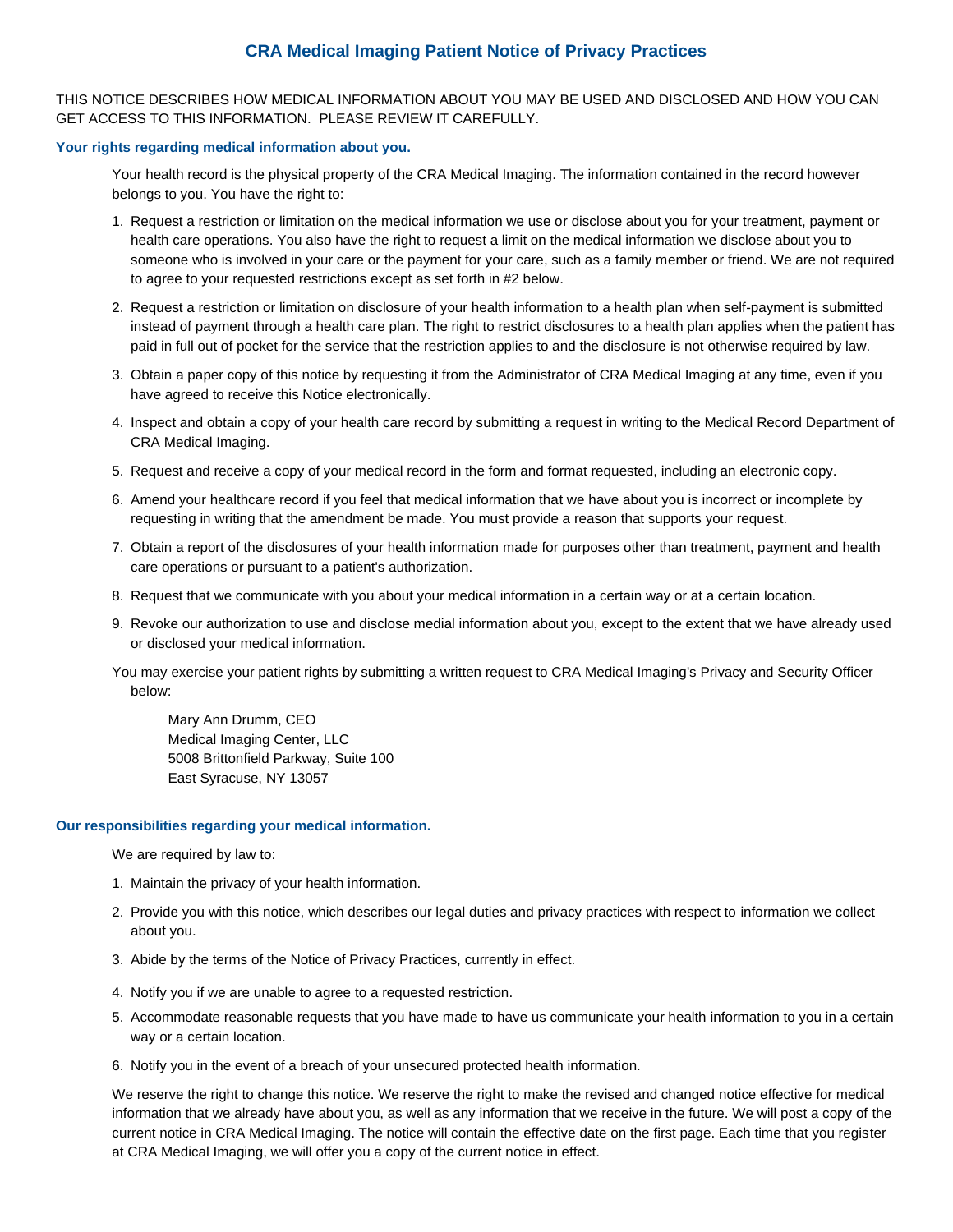# **How we may use and disclose medical information about you.**

Each time that you visit us a record of your visit is made. We may use or disclose the health information contained in this record. The following categories describe the different ways that we may use and disclose your medical information.

# **Treatment.**

We may use medical information about you to provide you with medical treatment and services. We may disclose medical information about you to doctors, nurses, technicians, or other personnel who are involved in taking care of you at CRA Medical Imaging.

For example, information obtained by a nurse, physician, or other member of your health care team will be recorded in your medical records and used to determine the course of treatment that should work best for you. Your physician will document in your record his or her expectations of the members of your health team. Members of your healthcare team will then record the actions that they took and their observations. By reading your medical record, the physician will know how you are responding to treatment.

# **Payment.**

We may use and disclose medical information about you so that the treatment and services you receive may be billed to and payment may be collected from you, an insurance company or third party.

#### **Health care operations.**

We may use and disclose medical information about you for the operations of CRA Medical Imaging.

For example, members of the medical staff, the risk or quality management committee may use information in your health record to assess the care and outcomes in your case and others like it. This information will be used in a way to improve the quality and effectiveness of the healthcare and the services that we provide.

#### **Individuals involved in your care or payment of your care.**

We may release medical information about you to a friend or family member who is involved in your medical care or who helps pay for your care, unless you object.

# **As required by law.**

We will disclose medical information about you when required to do so by federal, state or local law.

# **Emergency.**

We may use and disclose medical information about you when necessary to prevent a serious threat to your health and safety or the health and safety of the public or another person. CRA Medical Imaging would only disclose the information to someone able to help prevent the threat.

# **Business associates.**

Some of the services provided at CRA Medical Imaging are provided by business associates. For example, we contract with a billing company and may disclose your health information to our business associates so that they can perform the job we have hired them to do. To protect your health information, we require our business associates to appropriately safeguard your information.

#### **Worker's compensation.**

We may release medical information about you to the extent authorized by and to the extent necessary to comply with the laws relating to workers compensation or other similar programs established by law.

# **Public health risks.**

As required by law, we may disclose your health information to public health or legal authorities charged with preventing or controlling disease, injury or disability.

# **Health oversight activities.**

We may disclose medical information to a health oversight agency for activities authorized by law. These oversight activities include for example: audits, investigations, inspections and licensure. These activities are necessary for the government to monitor the health care system, government programs and compliance with civil rights laws.